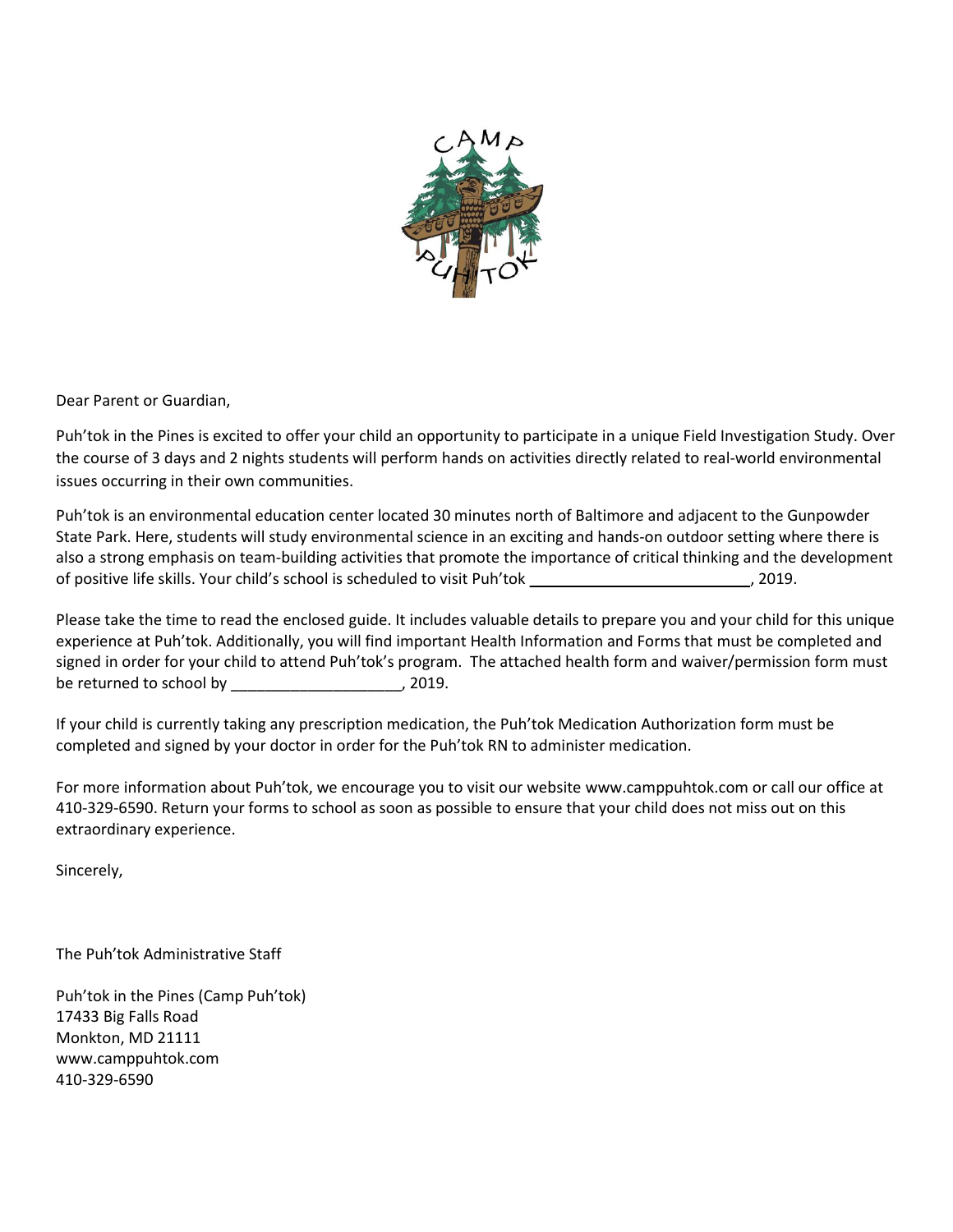| STUDENT HEALTH INFORMATION FORM |  |  |  |  |
|---------------------------------|--|--|--|--|
|---------------------------------|--|--|--|--|

|                                                     | <b>SCHOOL NAME:</b><br>DATES AT PUH'TOK:                                                                                       |                       |                                                                                                                                    |                                                                                                                                                    |                                 |                    |        |
|-----------------------------------------------------|--------------------------------------------------------------------------------------------------------------------------------|-----------------------|------------------------------------------------------------------------------------------------------------------------------------|----------------------------------------------------------------------------------------------------------------------------------------------------|---------------------------------|--------------------|--------|
|                                                     | <b>Please Print All Information Legibly</b>                                                                                    |                       |                                                                                                                                    |                                                                                                                                                    |                                 |                    |        |
|                                                     |                                                                                                                                |                       | <b>CAMPER INFORMATION</b>                                                                                                          |                                                                                                                                                    |                                 |                    |        |
|                                                     | Last Name:                                                                                                                     |                       | First Name:                                                                                                                        |                                                                                                                                                    | M.I.                            | Date of Birth:     | Grade: |
|                                                     | Gender:                                                                                                                        |                       | Home Street Address:                                                                                                               |                                                                                                                                                    |                                 | Home Phone:        |        |
|                                                     |                                                                                                                                | City, State, Zip:     |                                                                                                                                    |                                                                                                                                                    |                                 |                    |        |
|                                                     | Parent/Guardian:                                                                                                               |                       |                                                                                                                                    | Home Phone:<br>Are you a<br>chaperone?                                                                                                             |                                 |                    |        |
|                                                     | Relationship to Student:                                                                                                       |                       |                                                                                                                                    |                                                                                                                                                    | Yes<br>$\circ$<br>No<br>$\circ$ | Cell Phone:        |        |
|                                                     | <b>Email Address:</b>                                                                                                          |                       |                                                                                                                                    |                                                                                                                                                    |                                 | Work Phone:        |        |
|                                                     | Parent/Guardian:                                                                                                               |                       |                                                                                                                                    |                                                                                                                                                    | Are you a<br>chaperone?         | Home Phone:        |        |
|                                                     | Relationship to Student:                                                                                                       |                       |                                                                                                                                    |                                                                                                                                                    | Yes<br>$\circ$<br>No<br>O       | Cell Phone         |        |
|                                                     | <b>Email Address:</b>                                                                                                          |                       |                                                                                                                                    |                                                                                                                                                    |                                 | <b>Work Phone:</b> |        |
|                                                     |                                                                                                                                |                       | List Persons Other than Parent/Guardian Authorized to Pick Up Your child:                                                          |                                                                                                                                                    |                                 |                    |        |
|                                                     |                                                                                                                                |                       | List an Emergency Contact (Someone who will care for your child if you cannot                                                      |                                                                                                                                                    |                                 | Home Phone:        |        |
| be contacted):                                      |                                                                                                                                |                       |                                                                                                                                    |                                                                                                                                                    | Cell Phone:                     |                    |        |
| Relationship to Student:                            |                                                                                                                                |                       |                                                                                                                                    |                                                                                                                                                    | Work Phone:                     |                    |        |
|                                                     |                                                                                                                                |                       | Medical Insurance Information (Used if student needs medical care outside of Camp Puh'tok):                                        |                                                                                                                                                    |                                 | ш<br>Not Insured   |        |
|                                                     | Company:                                                                                                                       |                       | Policy Number:<br><b>HEALTH HISTORY</b>                                                                                            |                                                                                                                                                    |                                 |                    |        |
|                                                     | Primary Care Physician:                                                                                                        |                       |                                                                                                                                    |                                                                                                                                                    | Phone Number:                   |                    |        |
|                                                     |                                                                                                                                |                       |                                                                                                                                    | Fax Number:                                                                                                                                        |                                 |                    |        |
|                                                     |                                                                                                                                | <b>HEALTH HISTORY</b> |                                                                                                                                    | <b>ALLERGIES</b>                                                                                                                                   |                                 |                    |        |
| $\Box$<br>□<br>$\Box$<br>$\Box$<br>$\Box$<br>$\Box$ | Asthma<br><b>Diabetes</b><br><b>Heart Condition</b><br><b>Bleeding or Clotting</b><br>Disorder<br>Seizures<br>Other not listed | □<br>□<br>$\Box$<br>□ | Recent<br>illness/injury/infectious<br>disease<br>Sleepwalking<br>Bedwetting<br><b>Recent Hospitalizations</b><br>or Major Surgery | <b>Allergy to Medications</b><br>$\Box$<br>Foods<br>$\Box$<br>$\Box$<br>Insects<br>Severe Poison Ivy Reaction<br>$\Box$<br>Other (List):<br>$\Box$ |                                 |                    |        |
| $\Box$                                              | Date of Last Tetanus<br>Shot                                                                                                   | □                     | <b>Takes Daily Mediation</b>                                                                                                       | <b>DIET/NUTRITION</b>                                                                                                                              |                                 |                    |        |
|                                                     | MENTAL, EMOTIONAL, & SOCIAL HEALTH                                                                                             |                       |                                                                                                                                    | $\Box$                                                                                                                                             | Eats a regular diet             |                    |        |
| $\Box$<br>Ц<br>$\Box$<br>$\Box$                     | <b>ADHD</b><br>Anxiety<br>Depression<br>Asperger's Syndrome                                                                    | $\Box$<br>□<br>□<br>□ | <b>ADD</b><br>Mood Disorder<br>Anger Management<br>Autism                                                                          | Eats a regular vegetarian diet<br>$\Box$<br>Has special food needs (Please describe)<br>$\Box$                                                     |                                 |                    |        |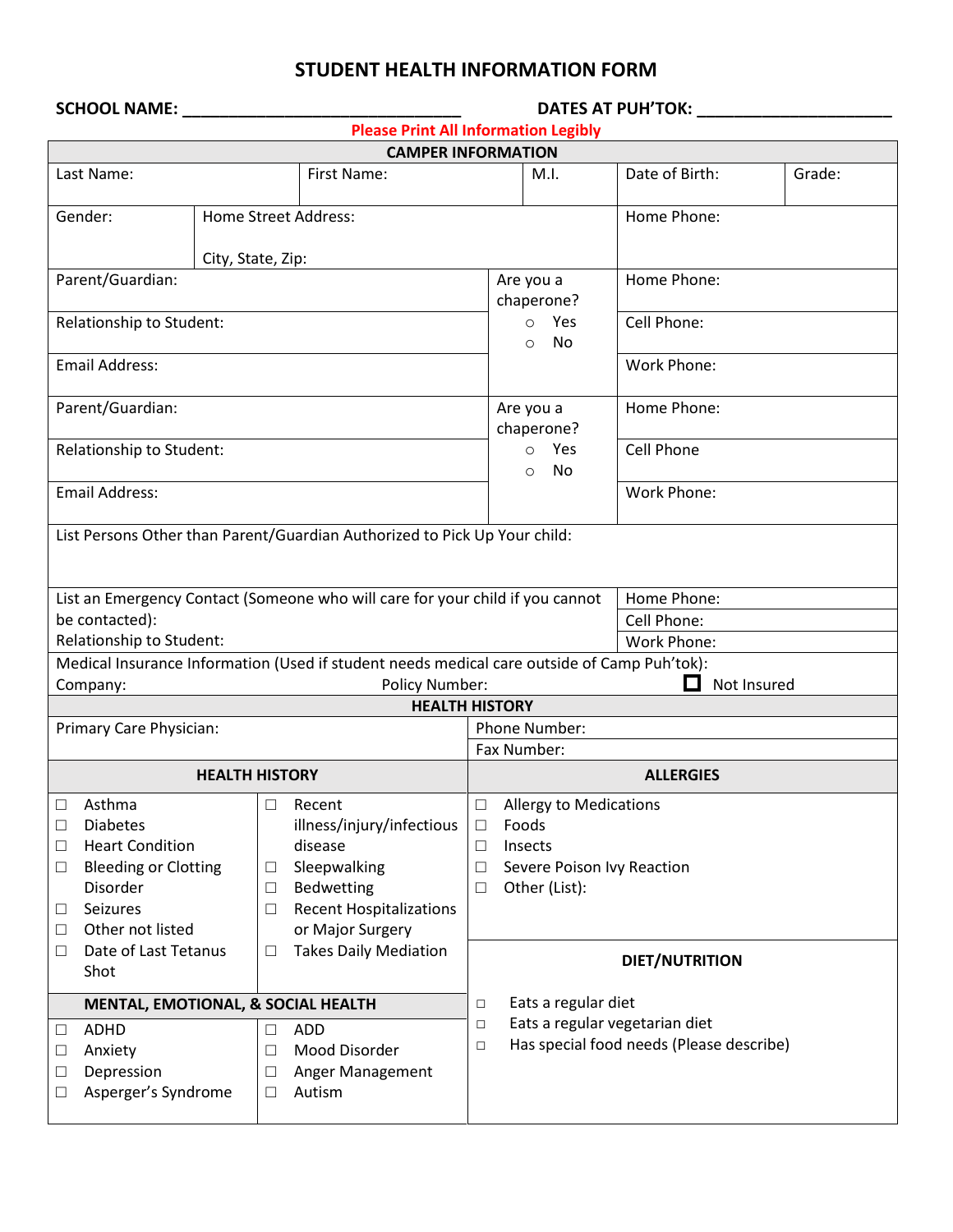| Please Explain any Health Conditions Checked Above:                             |                                                                                                                                                                                                                                                                                                                                                                                                                                                                                                                                                                                                                                                                                                                                                                                                                                                |
|---------------------------------------------------------------------------------|------------------------------------------------------------------------------------------------------------------------------------------------------------------------------------------------------------------------------------------------------------------------------------------------------------------------------------------------------------------------------------------------------------------------------------------------------------------------------------------------------------------------------------------------------------------------------------------------------------------------------------------------------------------------------------------------------------------------------------------------------------------------------------------------------------------------------------------------|
|                                                                                 |                                                                                                                                                                                                                                                                                                                                                                                                                                                                                                                                                                                                                                                                                                                                                                                                                                                |
|                                                                                 |                                                                                                                                                                                                                                                                                                                                                                                                                                                                                                                                                                                                                                                                                                                                                                                                                                                |
| Any Physical Activity Restrictions:<br>Yes<br>П                                 | No                                                                                                                                                                                                                                                                                                                                                                                                                                                                                                                                                                                                                                                                                                                                                                                                                                             |
| Explain:                                                                        |                                                                                                                                                                                                                                                                                                                                                                                                                                                                                                                                                                                                                                                                                                                                                                                                                                                |
|                                                                                 |                                                                                                                                                                                                                                                                                                                                                                                                                                                                                                                                                                                                                                                                                                                                                                                                                                                |
|                                                                                 | Please provide any additional information about the student's health that you think important or that may affect the<br>student's ability to fully participate in the program. Attach additional information if needed.                                                                                                                                                                                                                                                                                                                                                                                                                                                                                                                                                                                                                        |
|                                                                                 |                                                                                                                                                                                                                                                                                                                                                                                                                                                                                                                                                                                                                                                                                                                                                                                                                                                |
| packet AND supply the medications.                                              | AUTHORIZATION FOR OVER-THE-COUNTER MEDICATIONS - In the event your child experiences minor discomforts<br>during their trip, we would like the opportunity to make your child as comfortable as possible. Therefore, below is a list<br>of over-the-counter medications that can be administered by Puh'tok personnel with your authorization. These<br>medications are approved by Puh'tok's Registered Nurse using the recommended doses from the manufacturers. This<br>service is provided to alleviate your child's minor discomforts and avoid being sent home early from the program. The<br>below approved medications are intended for occasional use only. If your child requires any medication on a regular<br>basis, you must have your health care provider complete and sign the Medication Authorization Form provided in your |
| all that apply). If they are NOT checked, they WILL NOT be given to the Camper. | I consent to the administration of the below indicated over-the-counter medications to my child while at Puh'tok (check                                                                                                                                                                                                                                                                                                                                                                                                                                                                                                                                                                                                                                                                                                                        |
| □ Acetaminophen (generic for Tylenol)                                           | □ Antibiotic Cream (for minor cuts/scrapes)                                                                                                                                                                                                                                                                                                                                                                                                                                                                                                                                                                                                                                                                                                                                                                                                    |
| $\Box$ Ibuprofen (generic for Advil and Motrin)                                 | $\Box$ Loratadine (generic for Claritin)                                                                                                                                                                                                                                                                                                                                                                                                                                                                                                                                                                                                                                                                                                                                                                                                       |
| □ Calamine Lotion (for itching)                                                 | $\Box$ Diphenhydramine (generic for Benadryl)                                                                                                                                                                                                                                                                                                                                                                                                                                                                                                                                                                                                                                                                                                                                                                                                  |
| □ Hydrocortisone Cream (for itching)                                            | □ Bismuth Subsalicylate for Diarrhea (Kaopectate or Pepto-Bismol)                                                                                                                                                                                                                                                                                                                                                                                                                                                                                                                                                                                                                                                                                                                                                                              |
| I DO NOT want over-the-counter medications given to my child                    |                                                                                                                                                                                                                                                                                                                                                                                                                                                                                                                                                                                                                                                                                                                                                                                                                                                |

Parent Signature Date

Parent Name Print

**\_\_\_\_\_\_\_\_\_\_\_\_\_\_\_\_\_\_\_\_\_\_\_\_\_\_\_\_\_\_\_\_\_\_\_\_\_\_** 

**\_\_\_\_\_\_\_\_\_\_\_\_\_\_\_\_\_\_\_\_\_\_\_\_\_\_\_\_\_\_\_\_\_\_\_\_\_\_ \_\_\_\_\_\_\_\_\_\_\_\_\_\_\_\_\_\_\_\_\_\_\_\_\_**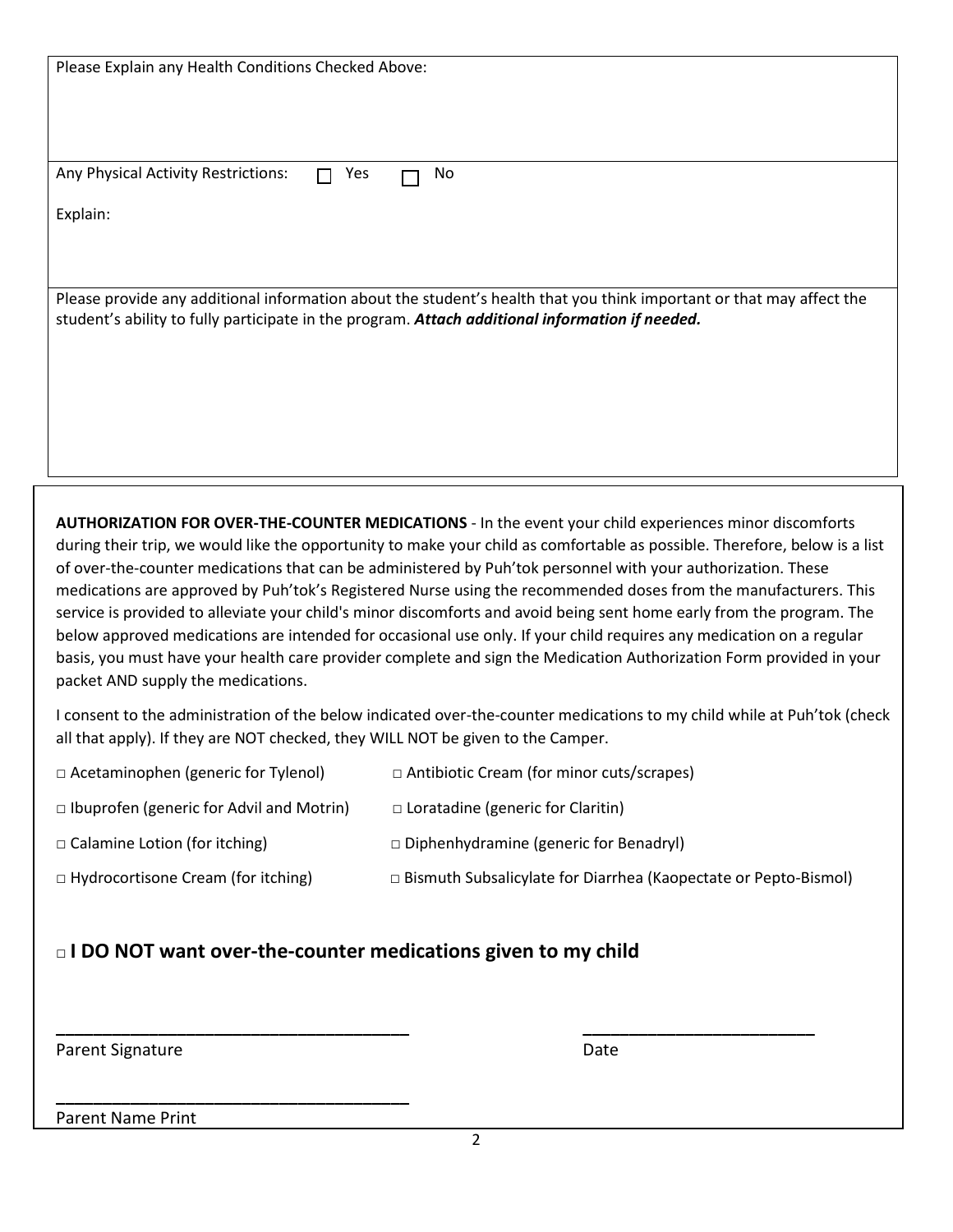# **IMPORTANT HEALTH GUIDELINES**

## **NO STUDENT WILL BE PERMITTED TO ATTEND PUH'TOK WITHOUT A COMPLETED MEDICAL FORM ON FILE.**

## **PRESCRITION MEDICATION**

IN ORDER FOR YOUR CHILD TO RECEIVE PRESCRIPTION MEDICATION, YOU **MUST** ADHERE TO THE FOLLOWING REQUIREMENTS:

- 1. Medications are NOT ALLOWED to be kept in the cabins; they must ALWAYS be secured by the Nurse while staying at Puh'tok.
- 2. Medication Authorization Form listing all of the medications brought to Puh'tok.
- 3. Parent/guardian signature at the bottom of the Medication Authorization Form.
- 4. Physician's signature at the bottom of the Medication Authorization Form.
- 5. A pharmacy label showing the name of the student, medication, strength and dosage instructions on EVERY prescription medication including inhalers, nasal sprays, cream, etc.
- 6. All medication including over the counter medications MUST be in the original container and clearly labeled. (**NO** PILL BOXES, PILL ORGANIZERS, OR PLASTIC BAGGIES).
- 7. Written authorization from a doctor must accompany the medication in one of the following:
	- A. The prescription bottle must match the doctor's orders on the Medication Authorization Form

Or

B. An order from the doctor on a separate page must be attached to the Medication Authorization Form.

## **DETAILED MEDICATION INFORMATION**

- While the student is at Puh'tok, all of their prescription and over the counter/non-prescription medication will be secured in the nurse's station and administered by the nurse. Before any medication can be administered by the nurse a Puh'tok Medication Authorization Form must be completed and signed by the prescribing physician and by the student's parent/guardian for EACH MEDICATION that is given. If the student already has a medication form on file with the school a copy of the form may be sent in lieu of the Puh'tok Medication Form if it is signed by both the prescribing physician and the parent/guardian. If you are submitting a copy of the school medication form, please ensure that all the administration times for an entire 24 hours are listed on that form. These forms are due to Puh'tok at least 2 weeks prior to the student's arrival.
- All medications that are to be given while at Puh'tok MUST be in their original container. They cannot be in a pill organizer, baggie or envelope. Prescription medications (including rescue inhalers) MUST have the pharmacy label attached to the container and it MUST match the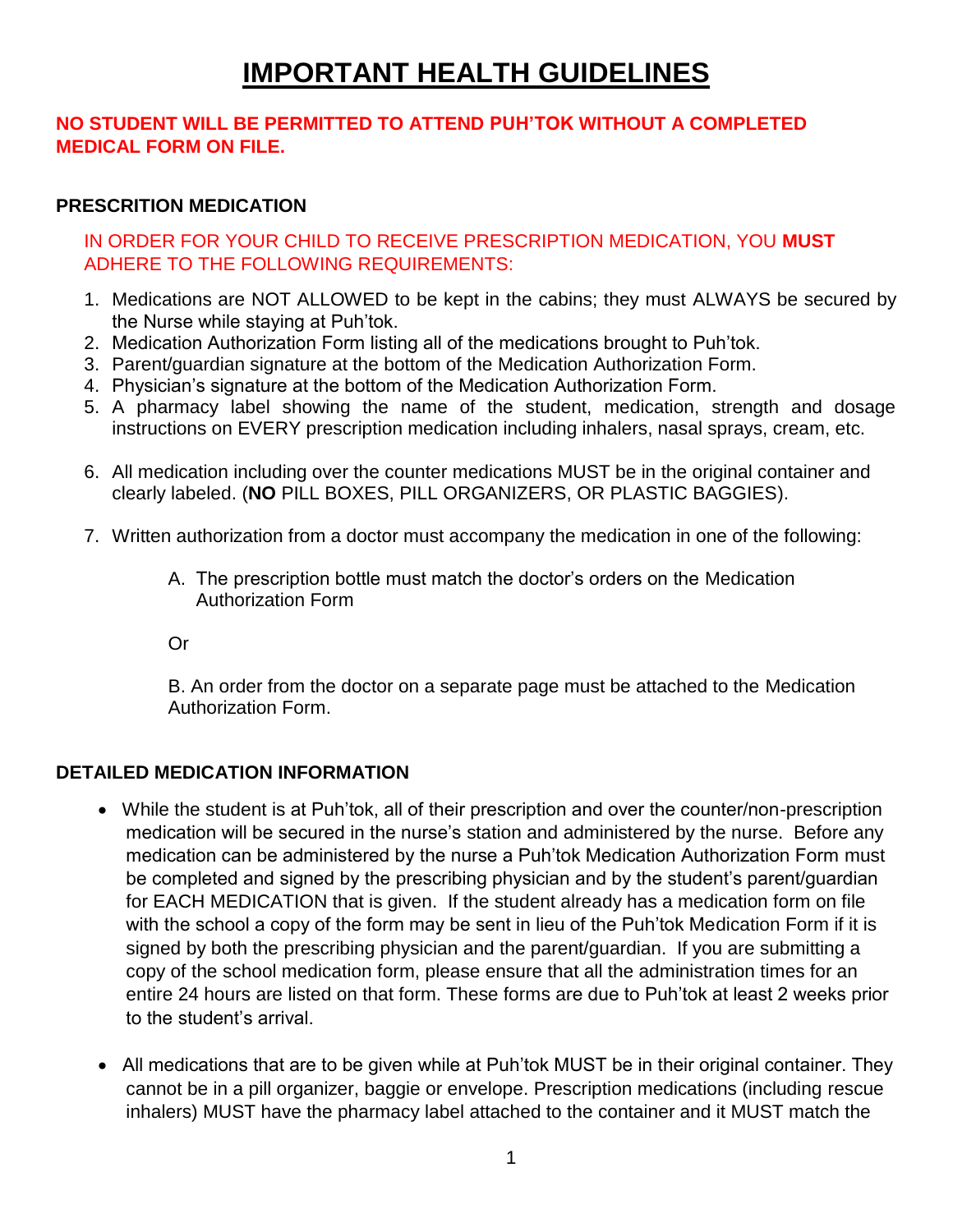signed Puh'tok medication form in order for the student to receive the medication.

- Medications cannot be expired or more than 1 year past the original prescription date. Sample medications from a doctor's office cannot be administered while at Puh'tok.
- In the effort to ensure the safety of all students, medications cannot be packed in the student's luggage. All medications (including any self-carry medications must be given to a designated school staff member prior to leaving the school then delivered to the Puh'tok Nurse's Station immediately upon arriving at Puh'tok. The medications will be secured in the Nurse's Station for the duration of the field trip and returned to school personnel on the last day of the program. The medications will be returned to the parent/guardian after returning to the school at the end of the field trip. The student cannot keep any medication other than self-carry medications) in his/her cabin or given medication to his or herself. All medications that the student wishes to self-carry will be redistributed to the students after they arrive at Puh'tok and after approval is obtained by the Puh'tok RN. Medications are given at breakfast and after dinner, unless otherwise indicated.
- • **Self-Carry Medications**: The following are the only medications that can be carried by the student while at camp with permission of the Puh'tok RN: Rescue inhalers (Albuterol, ProAir, Ventolin, Xopenex), Epi-Pens and insulin used while in insulin pumps. These medications must always be in the control of the student, educator or counselor/chaperone while at Puh'tok and be self-administered with an adult's supervision. If you would like the student to self-carry any of the above medications, please send two of each medication so one can be kept in the Nurse's Station for quick access during any emergency.
- • **Over-The-Counter Medications (OTC):** The following OTC medications can be given as needed by the Nurse's Station while the student is a Puh'tok: Acetaminophen (Tylenol), Ibuprofen (Motrin, Advil), Calamine Lotion, Diphenhydramine (Benadryl), Triple Antibiotic Ointment (for minor cuts/scrapes), & Loratadine (Claritin). Before the student can receive any of these medications the parent/guardian must review the Authorization for Over-the-Counter Medications form, check the boxes beside the medications that the student is allowed to receive then sign and date the form at the bottom. These are the only OTC medication that the student can receive with just the parent/guardian's consent. If your student requires any medication on a regular basis that is not listed above (i.e. cold medication, cough medication) you must complete a Puh'tok Medication Form (signed by a physician) and supply the medication/s while the student is at Puh'tok.

## **GENERAL MEDICAL INFORMATION**

- A registered nurse is on duty 24 hours a day and program staff are CPR and First Aid Certified.
- All allergies must be documented on the Student Health Information Form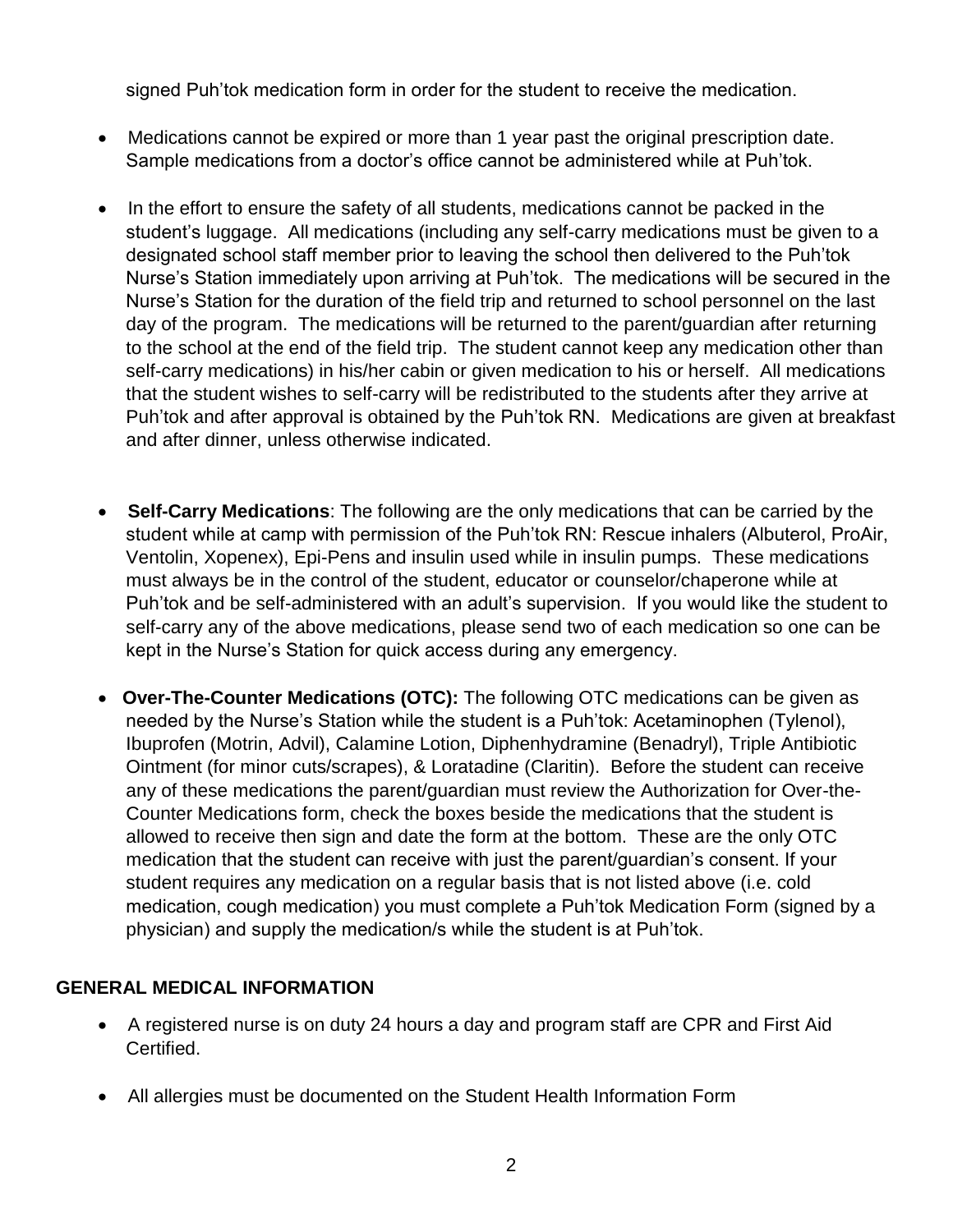- Common or small injuries (such as bruises, bumps, splinters, etc.) will be treated and your child will be able to return to normal activities. Fevers, vomiting, or other more serious illnesses may require your child to be sent home or to the nearest hospital (GBMC Towson).
- If your child has a DOCUMENTED medical condition that prevents them from being outside for extended periods of time or from walking long distances, accommodations can be made for the child to rest in the nurse's station or to be transported by off-road vehicles. However, we must be made aware of this several weeks in advance.
- If your child requires a one-on-one aid in the classroom, it is the school's responsibility to ensure your child's needs are met while at Puh'tok. Please confirm with your school that arrangements have been made.
- If your child requires a one-on-one aid at home, it is the parent's responsibility to provide the one-on-one assistance at Puh'tok.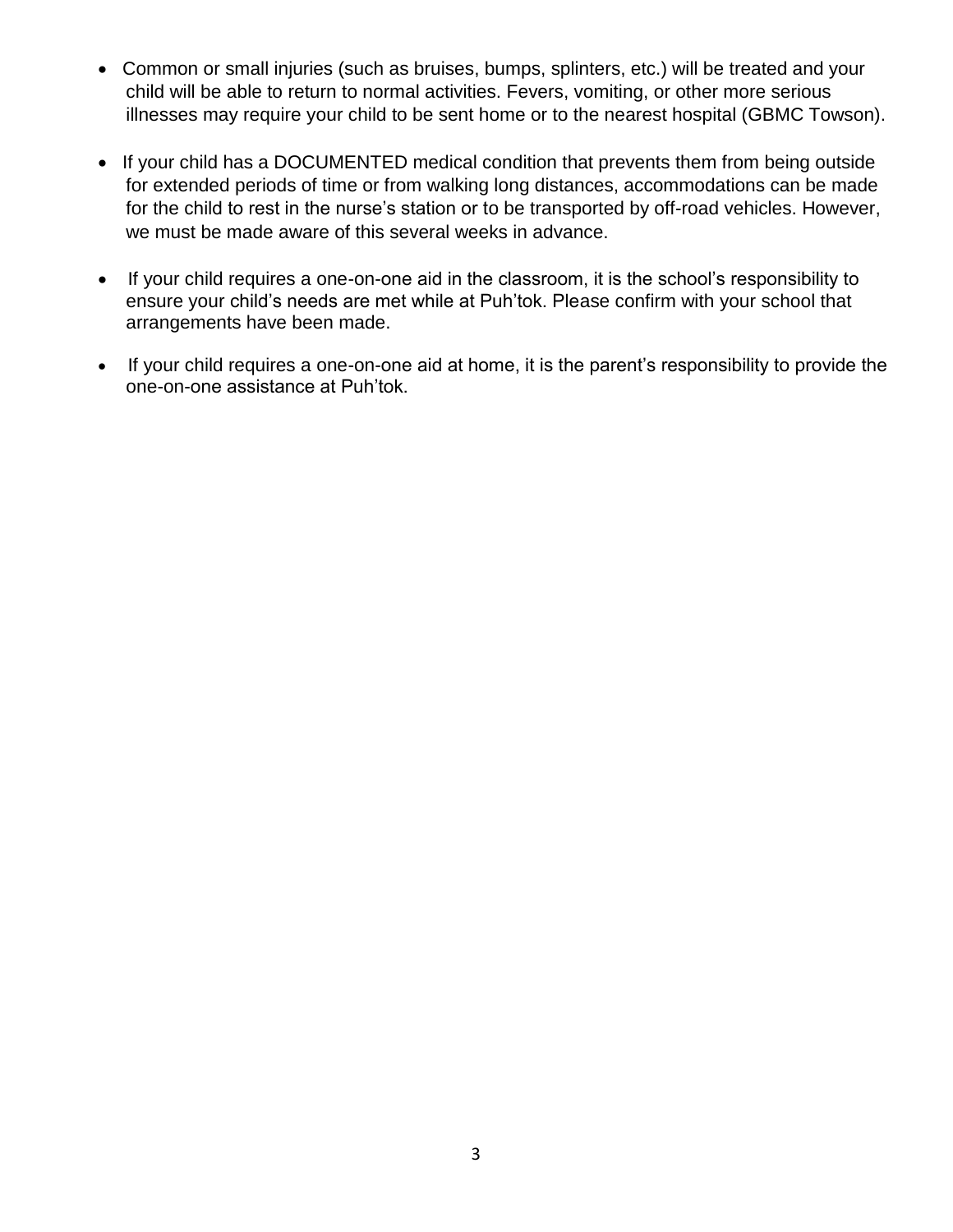#### **PUH'TOK IN THE PINES MEDICATION AUTHORIZATION FORM**

**This form MUST BE COMPLETED FULLY in order for Puh'tok to administer the required mediation/s**. List all medications to be taken while at camp on the form below with all the required information about each one. A new Medication Authorization Form must be completed each time there is a change in dosage or time of administration of a medication. If the student is bringing more than 4 medications use another copy of this form for the remaining medications.

- **Prescription Medication** MUST be in a container labeled by the pharmacy or physician with the student's name, dosage and expiration date. At least one dose of prescription medication must be given at home prior to the student's arrival at Puh'tok.
	- $\circ$  Per Maryland regulation, sample medications cannot be administered to the student
- **Non-prescription Medication** Per Maryland regulation, all non-prescription medications that are not listed on the Puh'tok Over-The-Counter Medication Authorization Form must be listed below followed by a physician's signature. This includes vitamins, homeopathic and herbal medications and cough/cold medications. All nonprescription medication MUST be in the original manufacturer's container labeled with the dosage instructions and the expiration date.

| <b>Medication Name:</b>                                                                                        | Strength: | Dosage (per dose)               | Route: | Reason for administration: |  |
|----------------------------------------------------------------------------------------------------------------|-----------|---------------------------------|--------|----------------------------|--|
| Time/frequency of administration: □ Breakfast □ Lunch □ Dinner □ Bedtime □ Other                               |           |                                 |        |                            |  |
| If PRN: every_________ hrs. For what symptoms:                                                                 |           |                                 |        |                            |  |
| Relevant side effects: $\square$ None Expected $\square$ Yes Specify:                                          |           |                                 |        |                            |  |
| <b>Medication Name:</b>                                                                                        | Strength: | Dosage (per dose)               | Route: | Reason for administration: |  |
| Time/frequency of administration: □ Breakfast □ Lunch □ Dinner □ Bedtime □ Other                               |           |                                 |        |                            |  |
| If PRN: every__________hrs. For what symptoms:                                                                 |           |                                 |        |                            |  |
| Relevant side effects: $\square$ None Expected $\square$ Yes Specify:                                          |           |                                 |        |                            |  |
| <b>Medication Name:</b>                                                                                        | Strength: | Dosage (per dose)               | Route: | Reason for administration: |  |
| Time/frequency of administration: $\Box$ Breakfast $\Box$ Lunch $\Box$ Dinner $\Box$ Bedtime $\Box$ Other      |           |                                 |        |                            |  |
| If PRN: every_________ hrs. For what symptoms:                                                                 |           |                                 |        |                            |  |
| Relevant side effects: $\square$ None Expected $\square$ Yes Specify:                                          |           |                                 |        |                            |  |
|                                                                                                                |           | <b>PRESCRIBER AUTHORIZATION</b> |        |                            |  |
|                                                                                                                |           |                                 |        |                            |  |
|                                                                                                                |           |                                 |        |                            |  |
|                                                                                                                |           | PARENT/GUARDIAN AUTHORIZATION   |        |                            |  |
| I request that designated Puh'tok personnel administer the medication above as prescribed by the above         |           |                                 |        |                            |  |
| prescriber. I certify that I have legal authority to consent to medical treatment for the student named above, |           |                                 |        |                            |  |
| including the administration of medication while at Puh'tok. I authorize the Puh'tok medical staff to          |           |                                 |        |                            |  |
| communicate with the health care provider as allowed by state and federal law.                                 |           |                                 |        |                            |  |
| <b>DATE:</b>                                                                                                   |           |                                 |        |                            |  |

| Home Phone: | . ااه^ | <b>Work</b><br>ткле |
|-------------|--------|---------------------|
|             |        |                     |
|             |        |                     |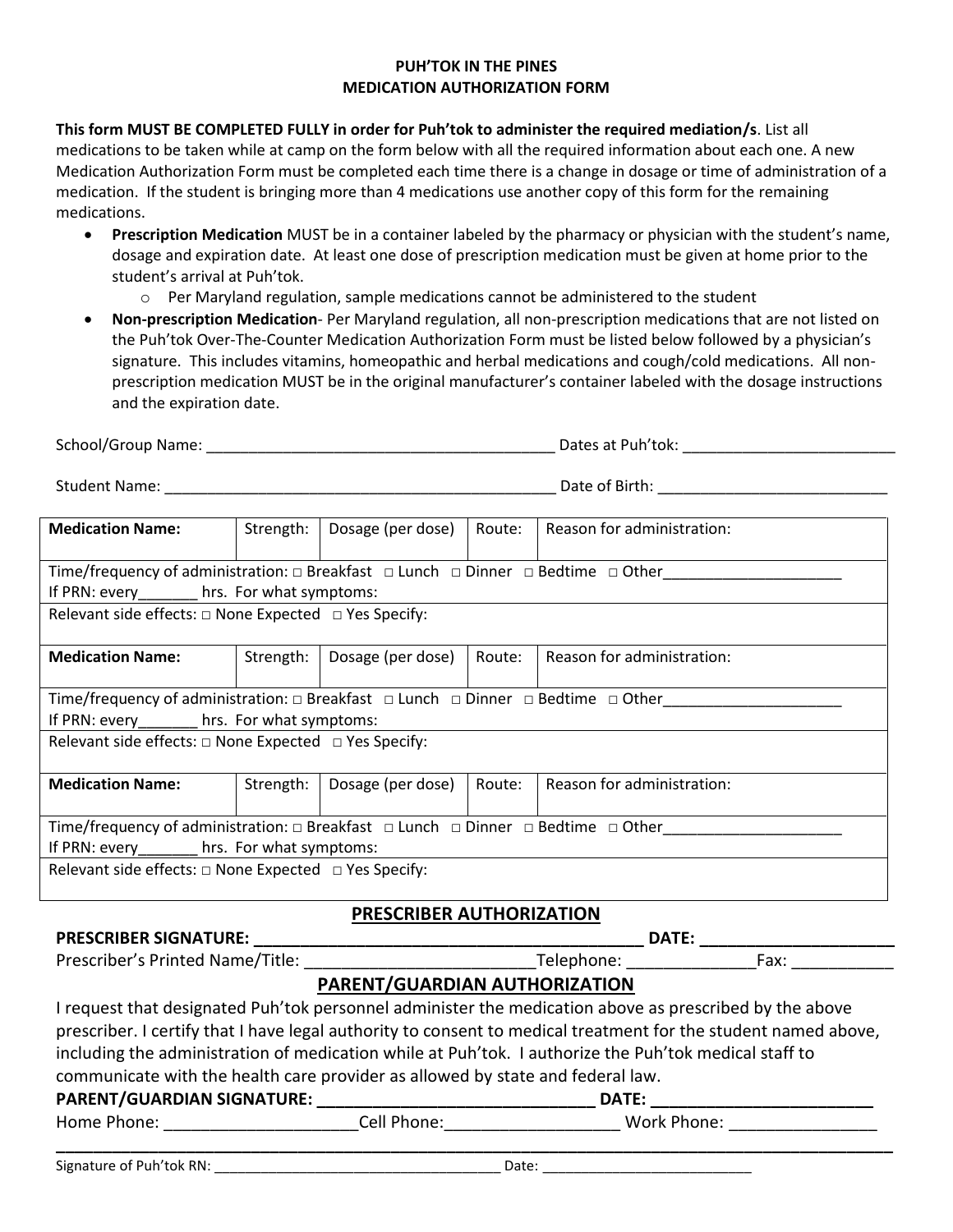#### **AUTHORIZATION TO CARRY SELF-ADMINISTER MEDICATION**

| Student's Name: | Address:        |
|-----------------|-----------------|
| Gender:         | City/State/Zip: |
| Birth Date:     | Phone No:       |

This student will be participating in a Baltimore County Public Schools (BCPS) 3-day/2-night Field Trip Program at Puh'tok from  $\ell$   $\ell$  to  $\ell$   $\ell$ . The following are the only medications that can be carried by the student while at camp with permission of the Puh'tok RN: Rescue inhalers (Albuterol, ProAir, Ventolin, Xopenex), Epi-Pens and insulin used while in insulin pumps.

For this student to carry and self-administer medication while participating in this program, this form must be fully completed by the prescribing physician/provider, an authorizing parent/guardian, and the student participant. Medications must be provided in the original container labeled with the student's name, dose/strength and specific administration directions.

#### **Physician's Authorization:**

The above-named student has my authorization to carry ad self-administer the following prescription and non-prescription medications:

| Medications/Treatments | Dosage/Frequency of<br>Administration | Circumstances/symptoms<br>for administrations | Diagnosis |
|------------------------|---------------------------------------|-----------------------------------------------|-----------|
|                        |                                       |                                               |           |
|                        |                                       |                                               |           |
|                        |                                       |                                               |           |
|                        |                                       |                                               |           |
|                        |                                       |                                               |           |
|                        |                                       |                                               |           |
|                        |                                       |                                               |           |

I confirm that this student has been instructed on the proper use of this medication and is able to administer this medication on his/her own without school personnel supervision. The student understands the expected response to the medication and what side effects and adverse responses should be reported to an adult. I have provided a written treatment plan for use by this student during the field trip program for managing asthma, anaphylaxis episodes, or for a chronic health condition.

Physician Signature Physician's Phone Number Date

\_\_\_\_\_\_\_\_\_\_\_\_\_\_\_\_\_\_\_\_\_\_\_\_\_\_\_\_\_\_\_\_\_ \_\_\_\_\_\_\_\_\_\_\_\_\_\_\_\_\_\_\_\_\_\_\_\_\_\_\_\_\_\_\_ \_\_\_\_\_\_\_\_\_\_\_\_\_\_\_\_\_\_\_\_\_\_\_\_\_\_\_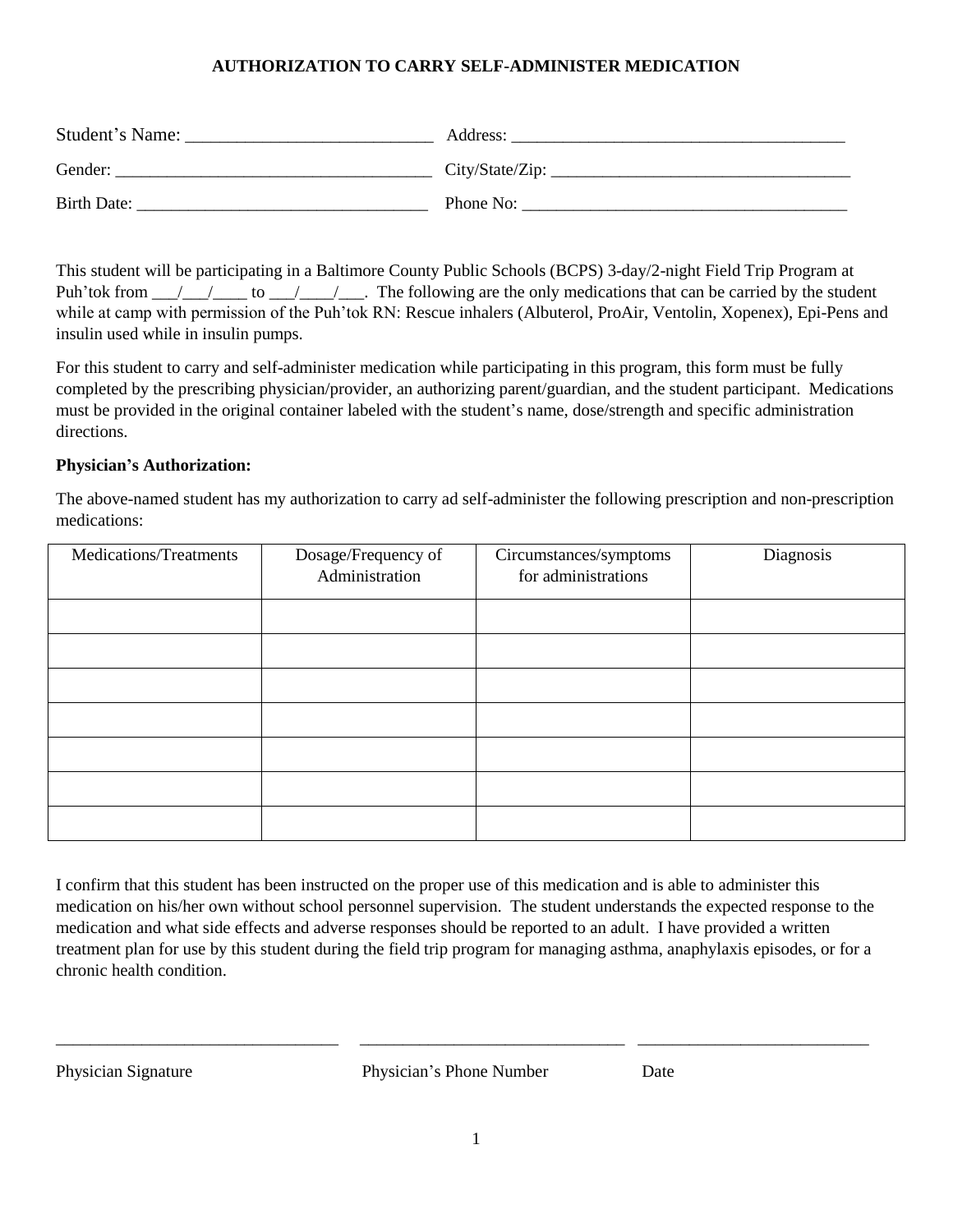#### **FOR COMPLETION BY PARENT/GUARDIAN:**

As the parent/guardian of the above-named student, I confirm that this student has been instructed by his/her health care provider on the proper use of this/these medication(s). He/she is physically, mentally, and behaviorally capable to assume this responsibility. He/she has my permission to self-medicate as listed above, if needed. If he/she has used an autoinjectable epinephrine, he/she understand the need to alert an adult that emergency medical personnel need to be called. If he/she has used his/her asthma inhaler as prescribed and does not have relief from an asthma attack, he/she understands the need to alert an adult.

Authorization is hereby granted to release this information to appropriate Puh'tok personnel, school personnel, and BCPS teacher chaperones who will be accompanying students on the above-referenced program.

Parent/Guardian Signature: \_\_\_\_\_\_\_\_\_\_\_\_\_\_\_\_\_\_\_\_\_\_\_\_\_\_\_\_\_\_\_\_\_\_\_\_\_ Date: \_\_\_\_\_\_\_\_\_\_\_\_\_\_\_\_\_\_\_\_\_\_\_\_\_\_\_\_\_\_\_\_\_

#### **STUDENT STATEMENT:**

I understand that I am allowed to carry and self-administer only the medication(s) listed above. I agree to use the medication as instructed by my physician, only for the conditions te doctor has written and not to share with other people. I understand that if I misuse or share the medication with others, I will be held accountable for my actions and that I will face disciplinary action.

Student Signature: \_\_\_\_\_\_\_\_\_\_\_\_\_\_\_\_\_\_\_\_\_\_\_\_\_\_\_\_\_\_\_\_\_\_\_\_\_\_\_\_\_\_\_\_ Date: \_\_\_\_\_\_\_\_\_\_\_\_\_\_\_\_\_\_\_\_\_\_\_\_\_\_\_\_\_\_\_\_\_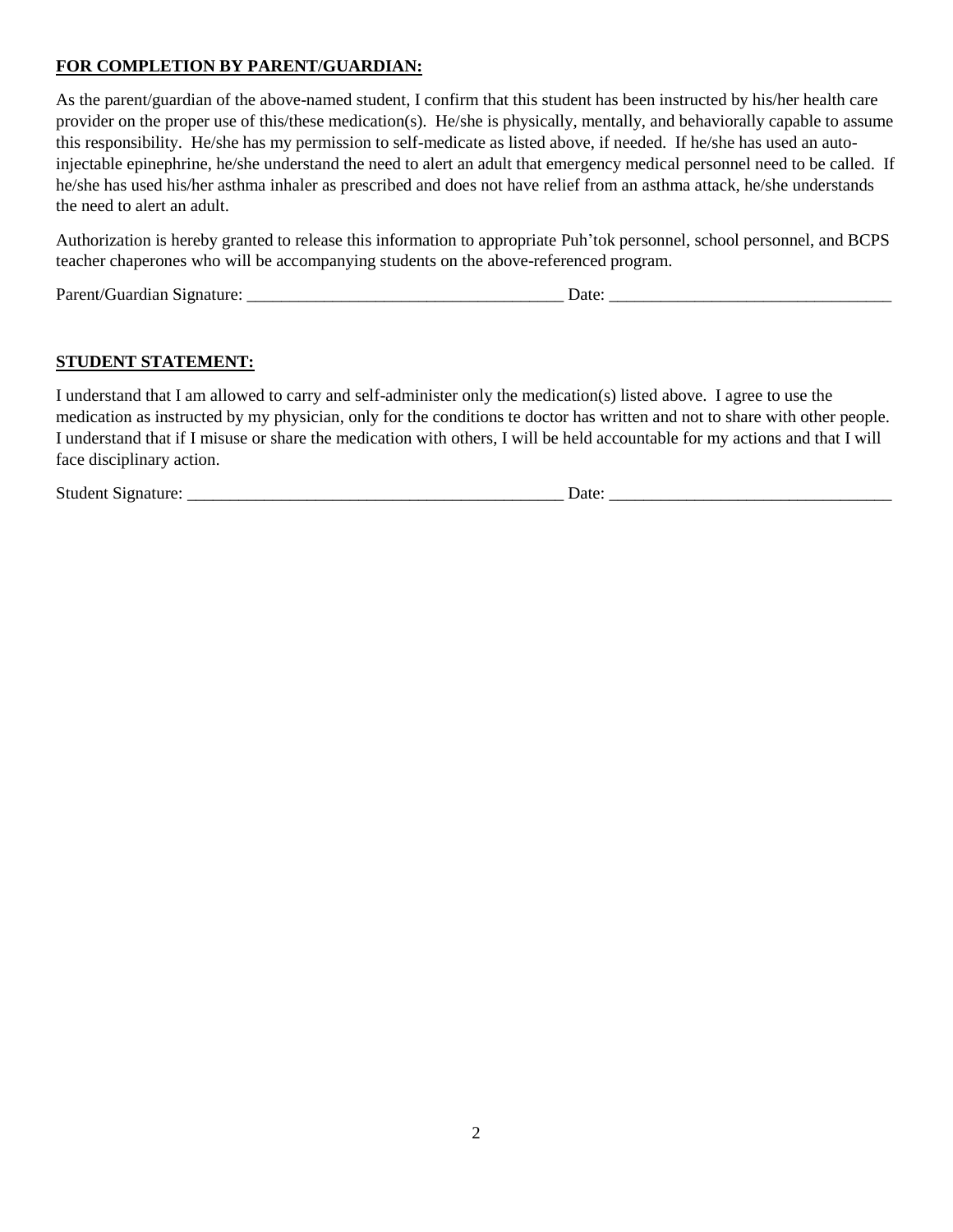#### CAMP PUH'TOK FOR BOYS & GIRLS, INC

#### **Participation Assumption of Risk and Waiver Agreement**

When participating in outdoor activities, safety is our primary concern. While it is impossible for us to eliminate all risk, your commitment to follow instructions and use sound personal judgment will contribute greatly to your well-being. By signing this waiver, the participant accepts that there are inherent risks and hazards involved in Overnight Camping, Outdoor Science Investigations, Field Activities, and Low Ropes Challenge Course Adventure.

#### **Please read and sign the following agreement:**

#### **Overnight Camping**

Students will be staying in enclosed cabins with bathrooms, heat and air conditioning. Our property is located on 67 wooded acres. I understand that risks and dangers exist during all outdoor activities including, but not limited to: insect bites, bee stings, cuts and bruises, and minor injuries.

#### **Outdoor Science Investigations, Field Activities, and Low Ropes Challenge Course**

I, as a participant, understand I will be involved in Outdoor Science Investigations, Field Activities, and Low Ropes Challenge Course Adventures that require periods of physical exertion, balancing, lifting, pushing, pulling and climbing. I know most activities will be outdoors where I will need to watch for slippery and/or uneven footing, limbs and branches, insects or animals and possible exposure to extreme or inclement weather. I fully understand that several activities take place near open water. I fully understand that my physical activity involves risk of personal injury or injury to others. I understand the risks may include loss or damage to personal property.

I understand that I will not be forced to do any activity and that despite a reasonable precaution taken by **Camp Puh'tok for Boys & Girls Inc.** that a guarantee of absolute safety is impossible. I agree to exercise good personal judgment, to ask for help if I am concerned about my safety and to be responsible for deciding if a proposed activity is appropriate for me. **I have listed on the reverse side of this paper** and informed my instructors of any physical, mental, or medical conditions, recent injuries, medication, allergies or other considerations that might limit my ability to participate or affect other members of my group. I realize that failure to share that information could result in serious harm to myself or others. I also state that I am not under and will not be under the influence of any chemical substance including alcohol.

I agree to comply with safety instructions given by **Camp Puh'tok for Boys & Girls, Inc.,** and to be responsible for my personal safety and well-being. I agree to hold **Camp Puh'tok for Boys & Girls, Inc.,** its Directors, Officers, Employees, Agents, and/or Associates harmless for any accidents, injury, loss of or damage to property that may occur on this program.

I understand that all possible precautions are taken to ensure that all programs and activities sponsored by **Camp Puh'tok for Boys & Girls, Inc.,** are conducted by mature and qualified personnel in a safe and responsible manner. I voluntarily assume the risks of the activities and agree to report any injuries before leaving the premises.

In the event that it becomes necessary, I give permission to **Camp Puh'tok for Boys & Girls, Inc.** to secure proper medical treatment. I understand that any medical expense is not covered by **Camp Puh'tok for Boys & Girls, Inc.**, medical insurance will be billed directly to me or to my insurance company.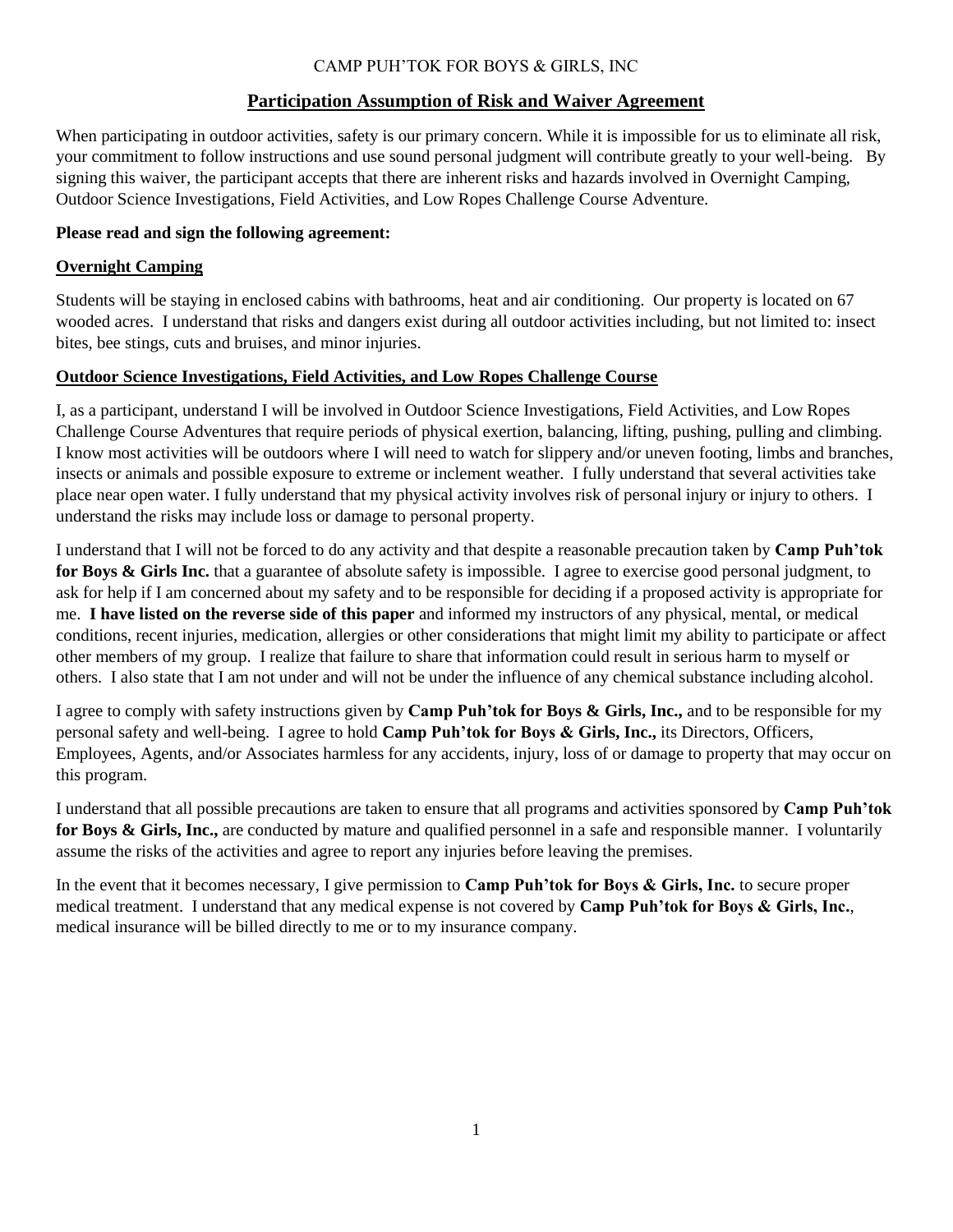*I have read and understand all materials outlining overnight camping, the low adventure course, field games and outdoor science activities, included in this waiver and agree to abide by these terms. I give my child permission to participate in overnight camping, challenge course adventures, field games and outdoor science investigations AND I am aware this is a waiver and a release of liability and I sign it VOLUNTARILY.*

| <b>Signature of Participant</b>                                                                                                                                                                                                                                                                                                                                                                                                                                                                                                                    | <b>Signature of Parent/Guardian</b> |       |  |
|----------------------------------------------------------------------------------------------------------------------------------------------------------------------------------------------------------------------------------------------------------------------------------------------------------------------------------------------------------------------------------------------------------------------------------------------------------------------------------------------------------------------------------------------------|-------------------------------------|-------|--|
| <b>Printed Full Name</b>                                                                                                                                                                                                                                                                                                                                                                                                                                                                                                                           | <b>Printed Full Name</b>            |       |  |
| <b>DATE</b>                                                                                                                                                                                                                                                                                                                                                                                                                                                                                                                                        | <b>DATE</b>                         |       |  |
|                                                                                                                                                                                                                                                                                                                                                                                                                                                                                                                                                    | <b>VIDEO/PHOTO CONSENT</b>          |       |  |
| I represent that I am the parent or legal guardian of _________________________("student") who desires to attend<br>camp and participate in activities sponsored by Puh'tok. I hereby grant permission to Camp Puh'tok for Boys and Girls,<br>Inc. the right to use, reproduce, and/or distribute photographs, films, video-tapes, and sound recordings of the student,<br>without compensation or approval rights, for use in materials created for purposes of promoting the activities and<br>programs of Camp Puh'tok for Boys and Girls, Inc. |                                     |       |  |
| Signature of parent/guardian:                                                                                                                                                                                                                                                                                                                                                                                                                                                                                                                      |                                     | Date: |  |
| Signature of parent/guardian:                                                                                                                                                                                                                                                                                                                                                                                                                                                                                                                      |                                     | Date: |  |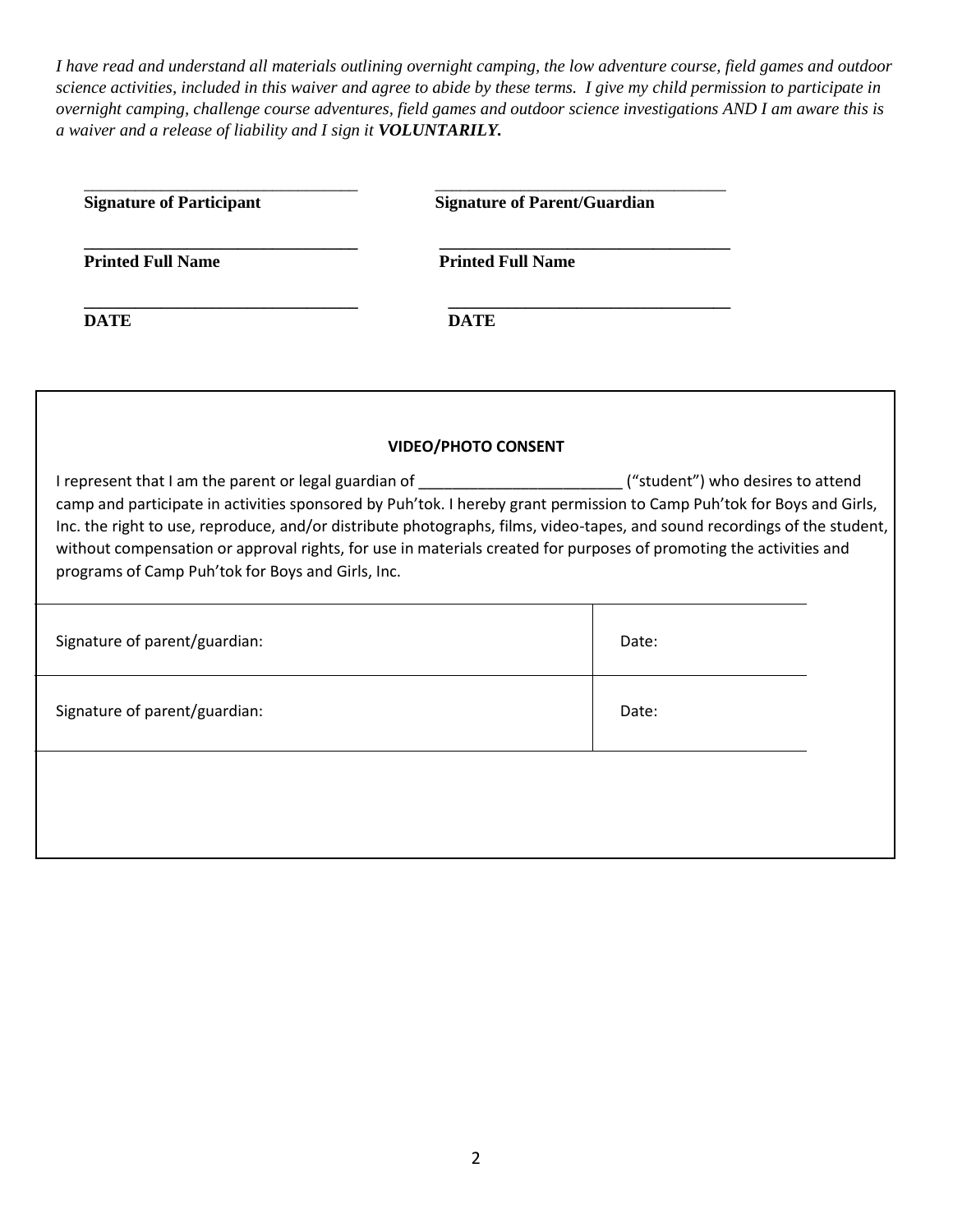## **WHILE YOU ARE HERE**

## **Parent Information to Review with Your Child**

Everyone has a right to enjoy their Puh'tok MWEE experience. To ensure a safe and fun learning experience, all students must:

- show mutual respect
- safely participate in all activities
- follow directions
- allow others the opportunity to learn
- stay with their group at all times

## **Policies/ Student Expectations**

- Students are expected to follow the rules and be respectful of all adults (station leaders, teachers, chaperones). Inappropriate behavior or language will not be tolerated.
- *Everyone at Puh'tok will speak and listen attentively using mutual respect*. Please make sure your child understands they are responsible for helping create a positive experience for themselves, and their classmates.
- Students should always remain within their group and established boundaries.
- Students should remain on marked trails and show respect to plants and animals.

**NO TOBACCO, ALCOHOL, DRUGS OR WEAPONS**: Puh'tok has a zero-tolerance **policy for the use/possession of tobacco**, alcohol, drugs or weapons. If a student violates this policy, the student's parent/guardian will be notified, and the student will be sent home immediately.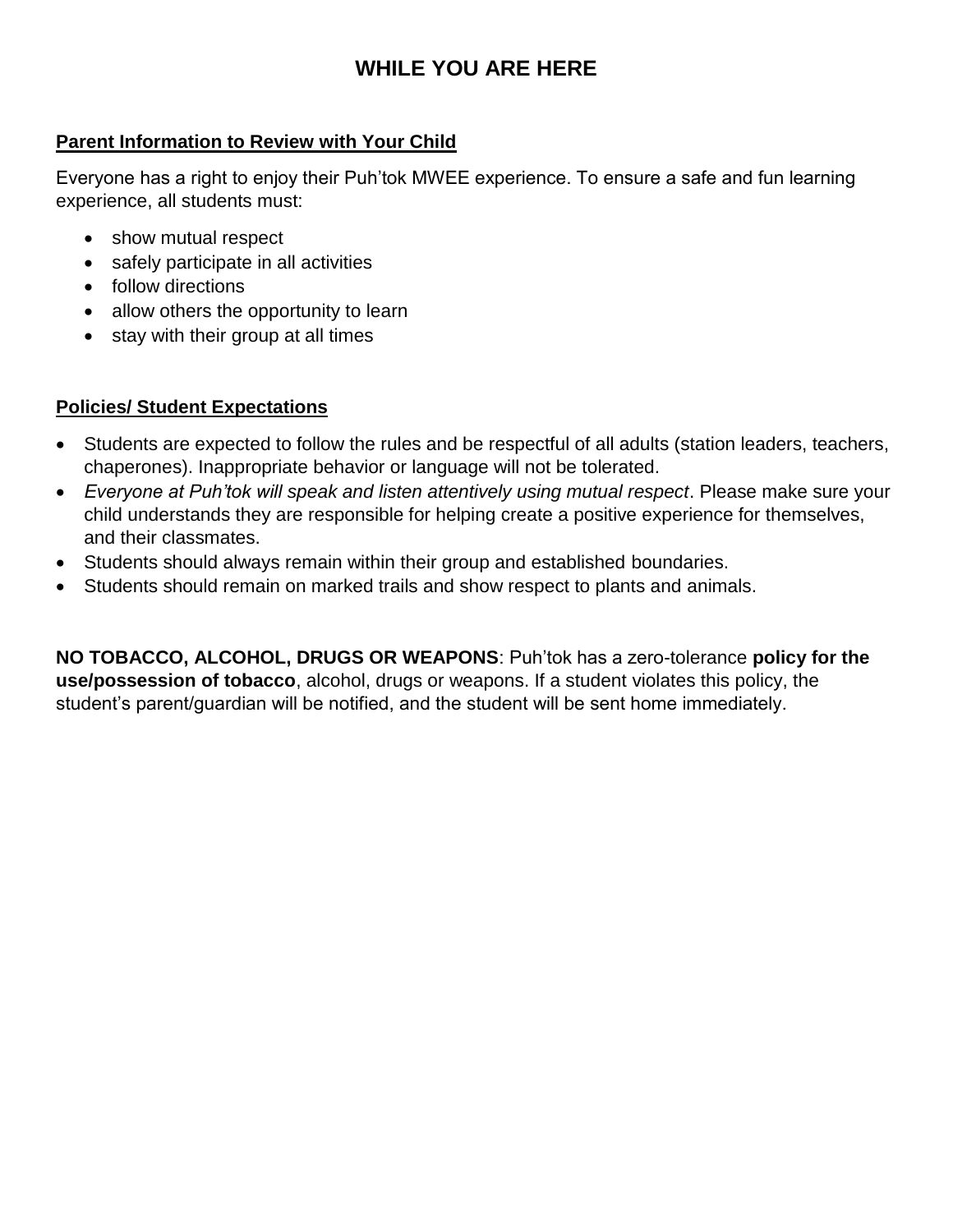## **Daily Schedule**

| 7:00  |                             |
|-------|-----------------------------|
|       | <b>Wake-Up</b>              |
| 8:00  | <b>Breakfast</b>            |
| 9:00  | <b>Program Activity 1</b>   |
| 10:40 | <b>Program Activity 2</b>   |
| 12:20 | Lunch                       |
| 1:10  | <b>Adventure Activity 1</b> |
| 2:50  | <b>Program Activity 3</b>   |
| 4:30  | <b>Adventure Activity 2</b> |
| 6:00  | <b>Dinner</b>               |
| 7:00  | <b>Evening Presentation</b> |
| 8:00  | Journal/Reflection          |
| 9:00  | <b>Cabin Time</b>           |
| 10:00 | <b>Lights Out</b>           |



\* **Program Activities**: Wetlands, Upland Forest, Pond, Stream & Riparian Field Investigations

\* **Adventure Activities**: low ropes, field games, team-building initiatives, & geocaching

\* **Maker Sessions** include: ecological restoration projects & STEAM activities

### **MEALS**

Students will be provided lunch and dinner on the first day, all three meals the second day, and breakfast and lunch on the third day. Please be sure to notify the school of any special dietary needs and/or food allergies upon registration and document on your child's medical form. A menu is available upon request. Students may bring snacks if they desire. Special accommodations can be made for food allergies and dietary restrictions with two weeks advance notice. Puh'tok is a nut-free facility.

|                               | DAY <sub>1</sub>                                                                                                                               | DAY <sub>2</sub>                                                                                                                   | DAY <sub>3</sub>                                                                                         |
|-------------------------------|------------------------------------------------------------------------------------------------------------------------------------------------|------------------------------------------------------------------------------------------------------------------------------------|----------------------------------------------------------------------------------------------------------|
| <b>Breakfast</b><br>$8:00$ AM |                                                                                                                                                | Bagels and Muffins with Cream Cheese<br>and Butter<br>Eggs and Sausage<br>Yogurt w/ Granola<br>Water, Orange and Apple Juice, Milk | <b>Assorted Pastries</b><br>Eggs<br>Bacon<br>Yogurt w/ Granola<br>Water, Orange and Apple Juice,<br>Milk |
| Lunch<br>12:20 PM             | <b>Assorted Sandwiches/wraps</b><br>Chips<br><b>Whole Fruit</b><br>Cookies<br>Water and Lemonade                                               | Assorted Sandwiches/wraps<br>Chips<br>Whole Fruit<br>Cookies<br>Water and Lemonade                                                 | Assorted Sandwiches/wraps<br>Chips<br>Whole Fruit<br>Cookies<br>Water and Lemonade                       |
| Dinner<br>6:00 PM             | Penne Pasta w/ Meat/Plain<br>sauce<br>House Salad: Dressing: Ranch,<br>Italian, Bleu Cheese<br>Broccoli & Rolls<br><b>Brownies and Cookies</b> | Macaroni & Cheese<br>Chicken Tenders<br><b>Classic Caesar</b><br>Green Beans<br>Brownies/Cookies                                   |                                                                                                          |

#### **Menu**